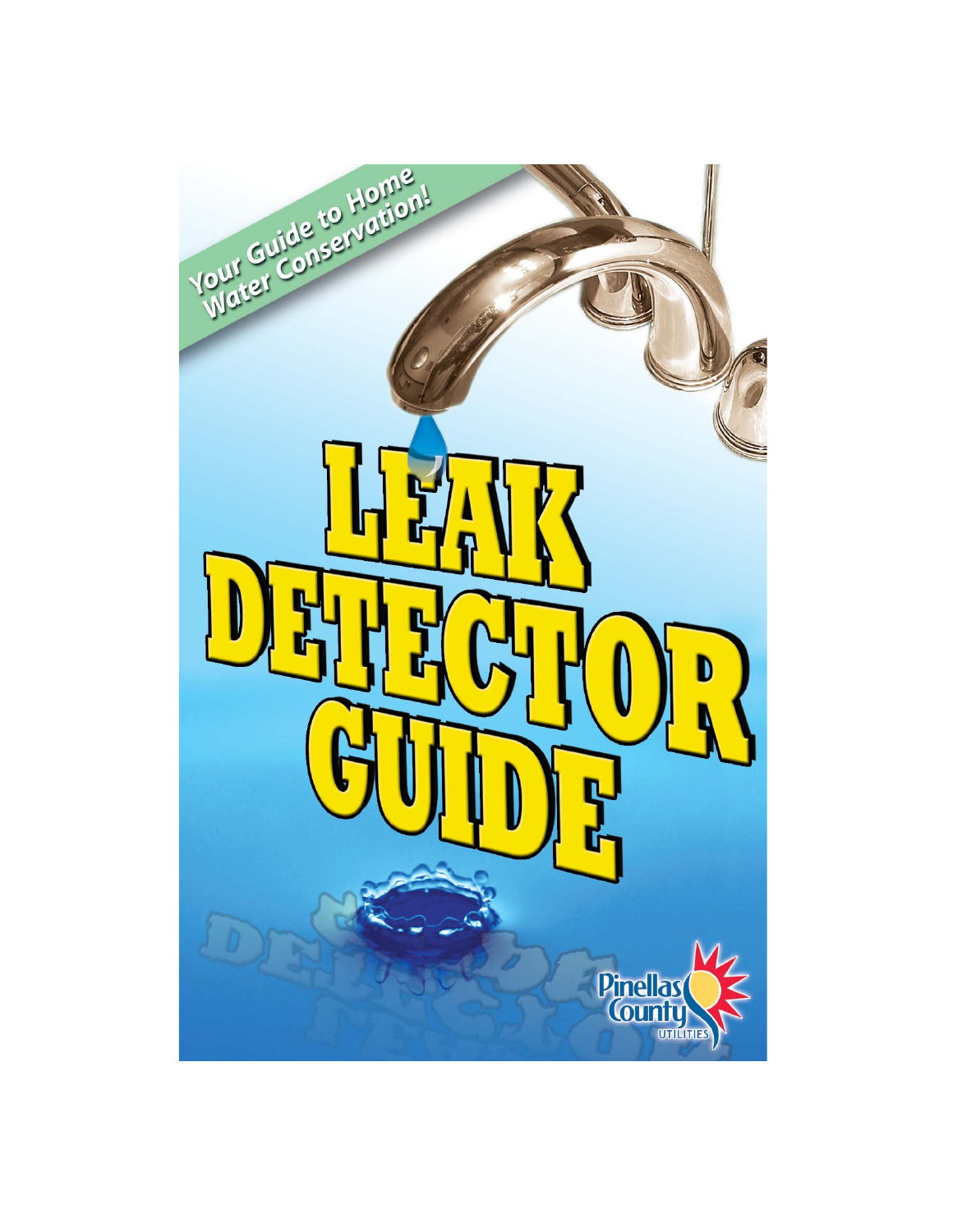## A High Bill Usually Means a Leak

Did you know that approximately 50 percent of all households have some kind of plumbing leak? Most of these leaks are due to worn out washers, flappers or faulty tank valves, which can result in hundreds or thousands of gallons of water wasted needlessly. Not only is this a waste of natural resources, but it also registers through the meter, which could affect your water bill.

This guide was created to illustrate common home plumbing problems, and will not only save time, but will help avoid costly repair bills.

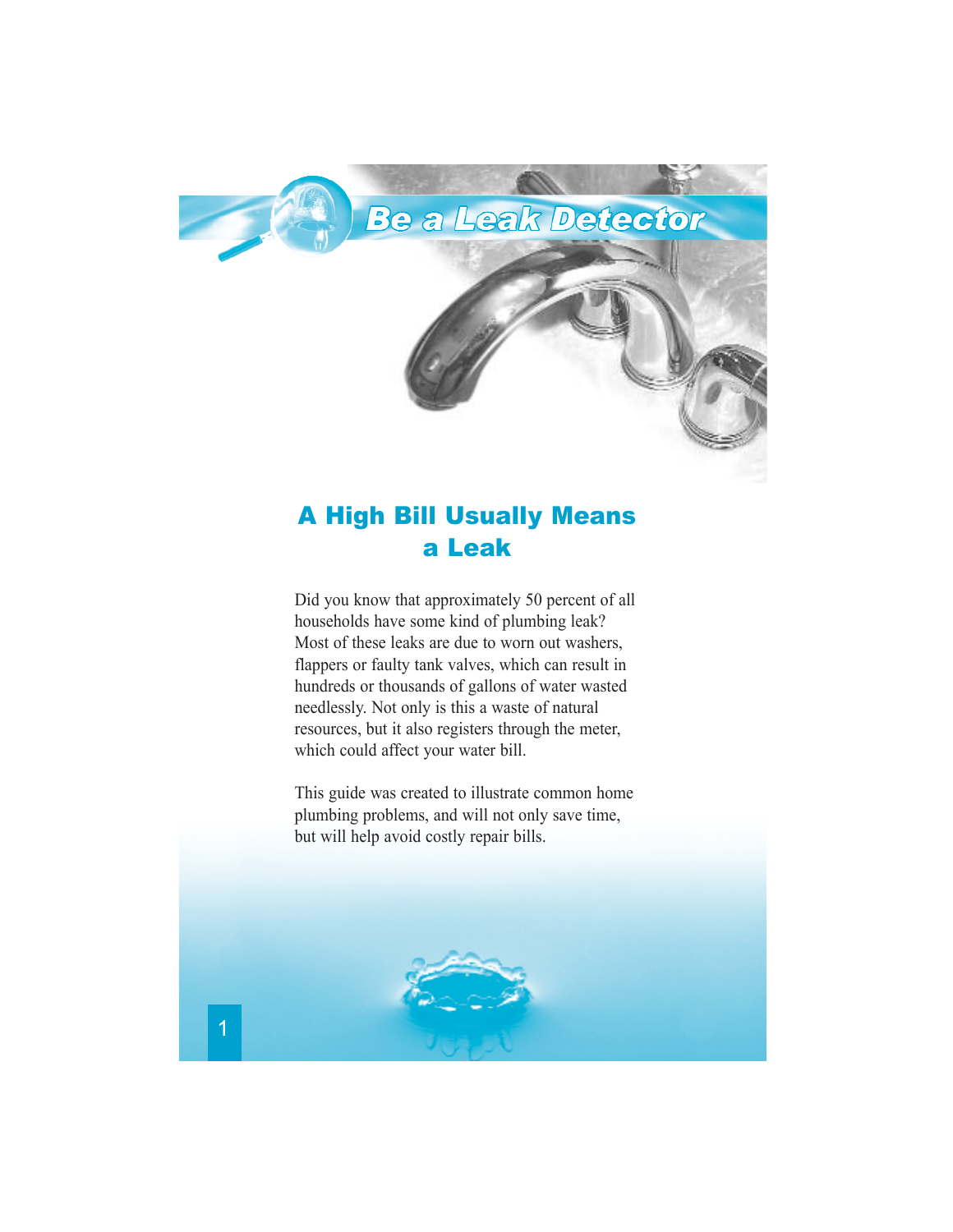

## Where to start

**when you receive a high bill, or think you may have a leak...**

If you receive a high water bill, or think there may be a leak in or around your dwelling, a good place to start the leak detector procedure is at the water meter. Typically, the water meter is located in the front yard, near the street or sidewalk. Use a screwdriver, or similar device to assist with removal of the meterbox lid. Also, have a pencil or pen and some paper handy. Carefully remove the meter-box lid, and set it aside. Then flip the meter lens cap to expose the meter face. Dirt may need to be removed to expose the meter dial. The meter face will look similar to, or exactly like, the diagram below.

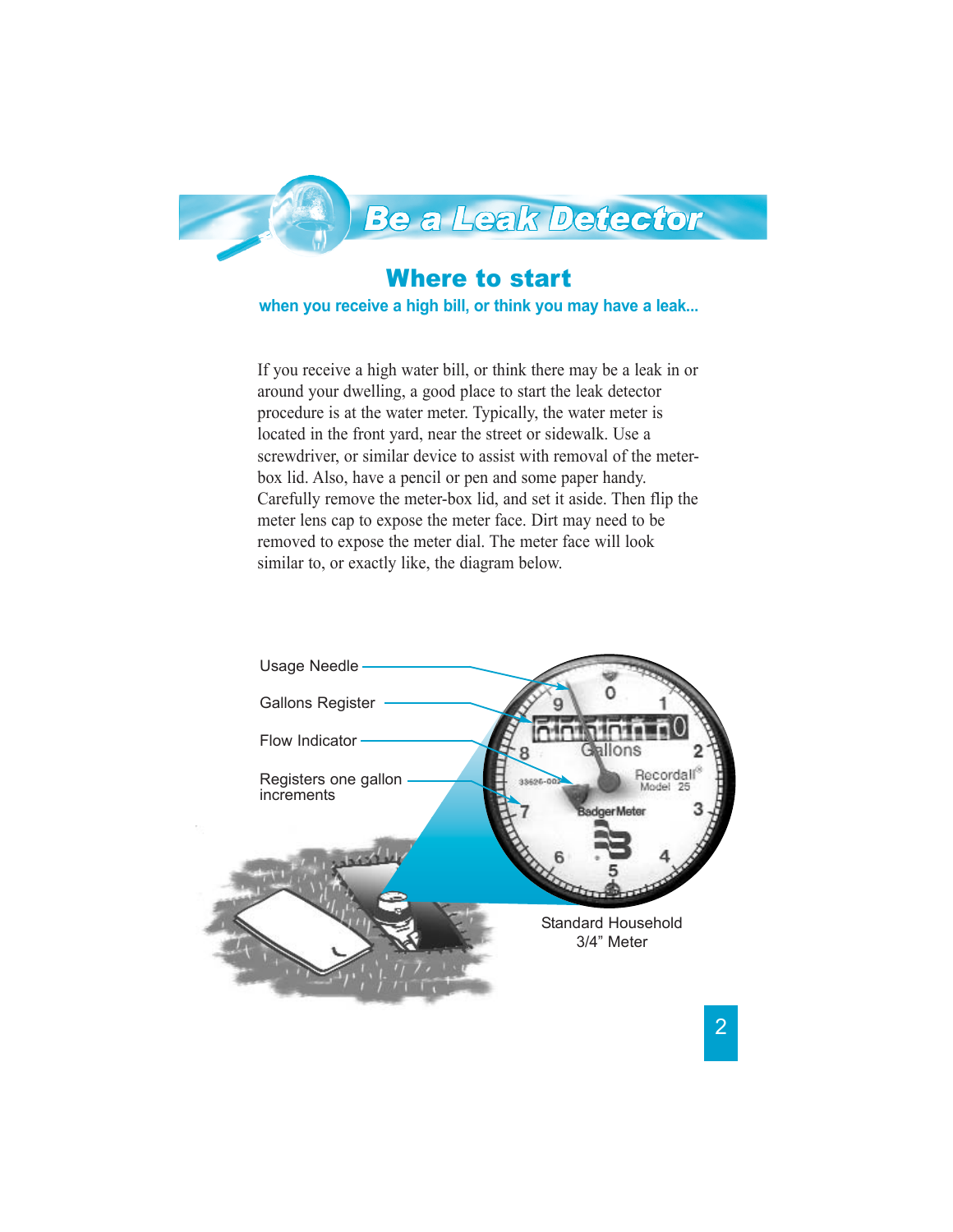## Follow These Steps to Determine if the Meter Has Been Misread…

- 1. To determine if the meter has been misread, simply copy down the numbers (from left to right) on the meter's gallons register. (The gallons register looks similar to a car odometer.)
- 2. Compare the numbers on the gallons register to the numbers **2** indicated as the "Current Reading" on your utility bill. The reading from the gallons register should be equal to or higher than the "Current Reading."
- 3. If the reading on the meter is lower than the reading indicated on **3** your bill, the meter may have been misread. Please contact Customer Services at (727) 464-4000, for a re-read and corrected bill.
- 4. If the meter reading is substantially higher than the reading on your **4**bill, there may be a water leak.

## Follow These Steps to Determine if There May Be a Leak…

Most meter faces have a flow indicator (small in size, red or black in color, triangular in shape). If there is no water being used at the time of inspection, and the flow indicator is moving or spinning, this is a good indication that there may be a leak somewhere in or around your dwelling.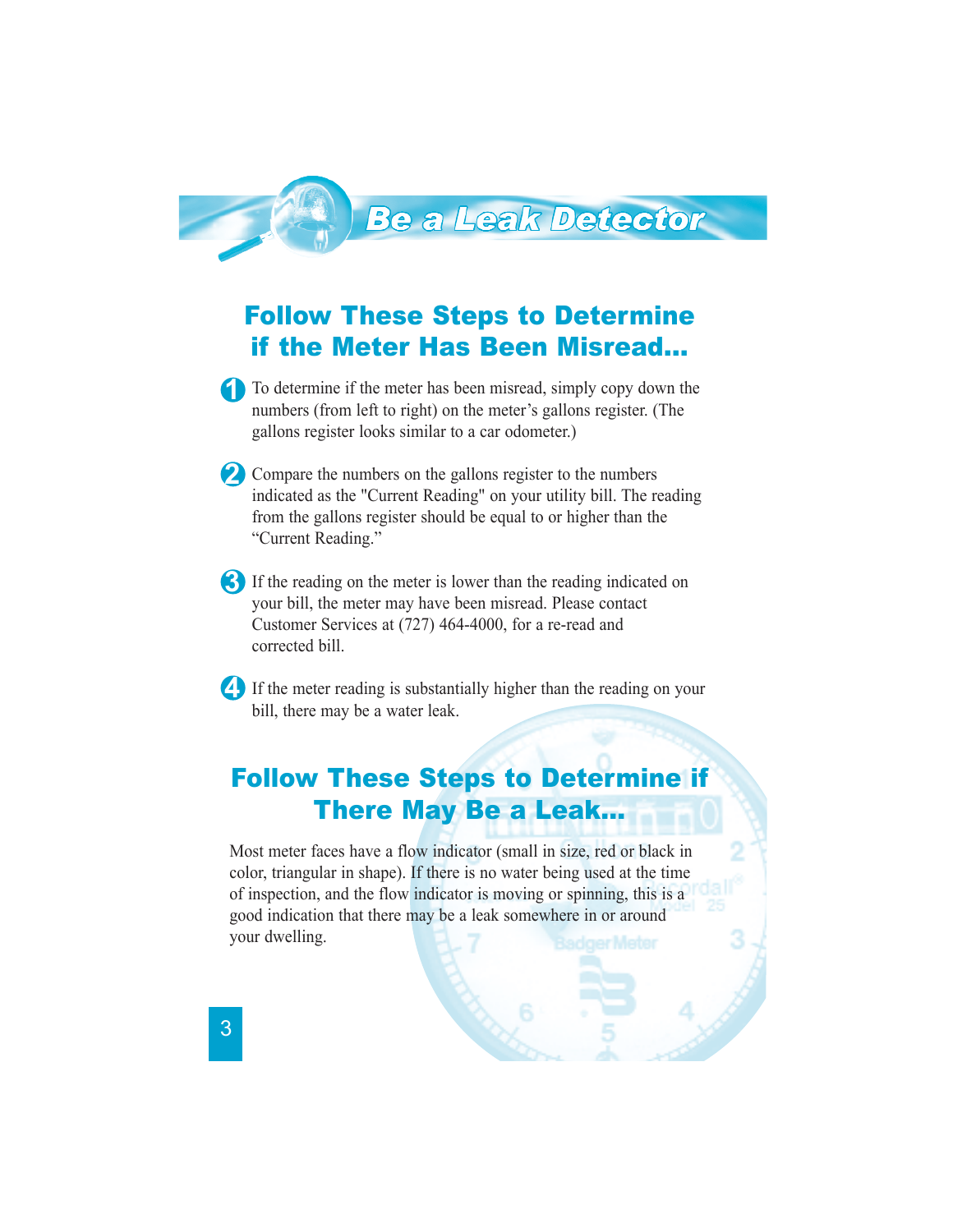Not all leaks are big and clearly noticeable. If the meter does not have a flow indicator or the flow indicator is not moving, continue with these steps to further evaluate the situation.

**Be a Leak Detector** 

**1** Copy down the numbers (from left to right) on the meter's gallons register. Do not use any water for a period of two (2) hours. Take another reading from your meter's gallons register after the two (2) hour testing period, and compare it to the first reading. If the reading is higher, there may be a water leak.

### Pinpointing the Possible Leak…

- 1. To help pinpoint the location of the leak as inside or outside the **2** dwelling, close the house valve (generally located on an outside wall where the waterline enters the dwelling, or near the water heater).
- 2. Repeat step 1 above. If the meter continues to move, the leak may be **3** outside the dwelling in the service line that leads from the meter to the dwelling, or in any water-using device that may be hooked to the system outside the dwelling.
- 3. If the meter does not move after your second test, the leak may be **4**inside the dwelling. This booklet contains helpful hints that may assist with leak detection inside and outside the dwelling.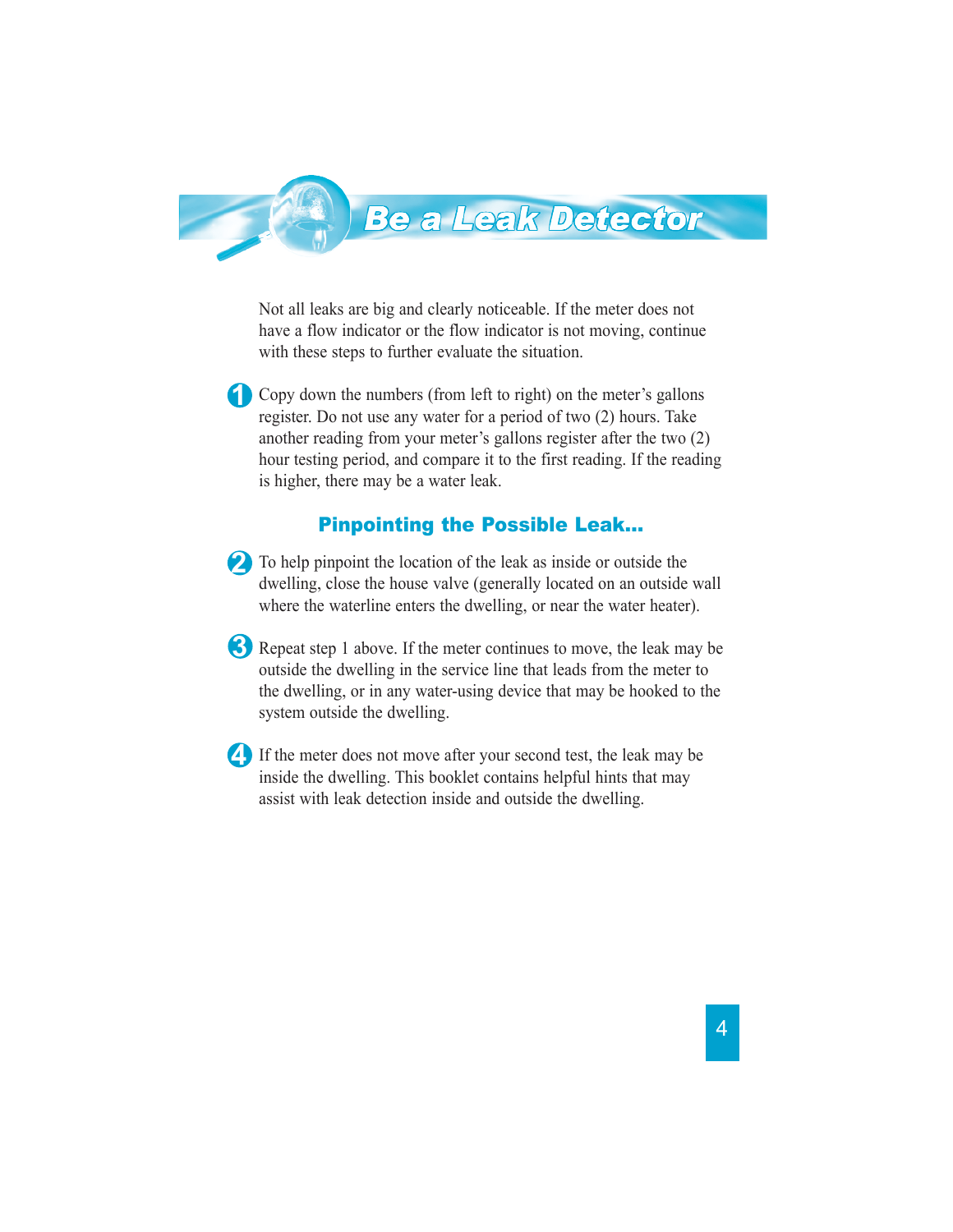# Checking the Toilet

**Be a Leak Detector** 

The most common toilet leaks can also be the most costly because they represent the greatest water usage in the home. A leaky toilet can waste over 200 gallons of water per day! Left unfixed, it can waste over 73,000 gallons of water a year. Most toilet flush tanks work in the same way. The tank contains two valves: a flush valve and a refill valve. One type of refill valve is commonly called a ballcock/flush ball valve (Diagram A - bottom of page). The other type of flushtank is the modern plastic valves (Diagram B - page 6). Here are some easy ways to check for and fix a toilet leak.

#### **Checking for Leaks**

To check both the flush valve and the refill valve for leaking, simply put a couple drops of dark food coloring or a dye tablet in the tank. Do this when the tank is fully refilled after a flush. Do not use the toilet. Then check the bowl after 20 minutes. If colored water is in the bowl, there is a leak. Depending on the problem, one of the following actions may stop the leak:

#### **Adjustment options for the ballcock/flush-ball valves**

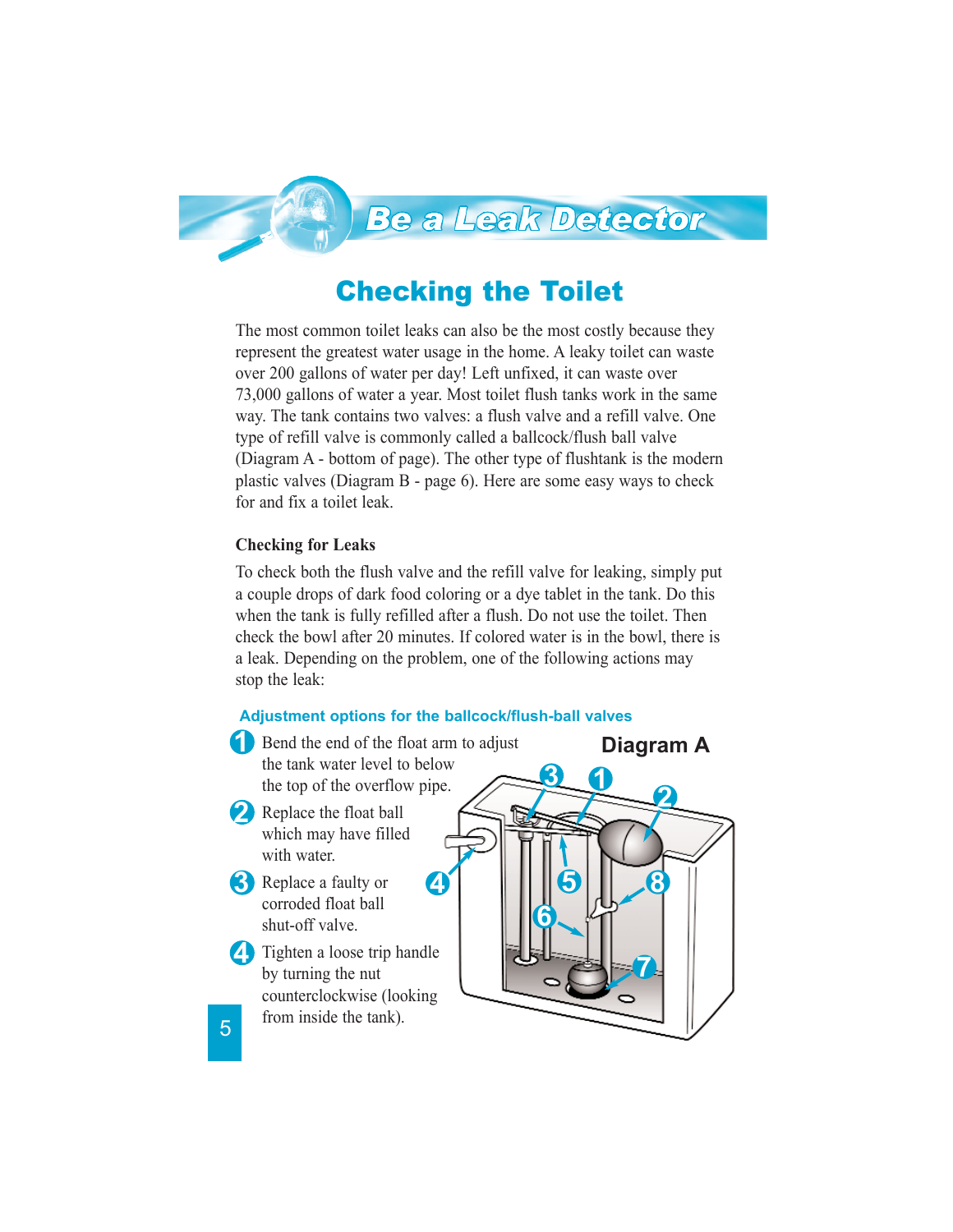5. Straighten the control arm so it is free to move up and down without **5** touching surrounding parts.

**Be a Leak Detector** 

- 6. Replace a sticking rod guide or ball rod. **6**
- 7. Clean a corroded brass valve seat with steel wool or with No. 500 **7** wet-or-dry abrasive paper.
- 8. Raise the guide arm if it does not allow the flush ball to rise enough for a **8** complete flush. Be careful not to adjust too high, which will prevent the ball from completely closing.

#### **Adjustment options for the modern plastic valves**

1. Adjust the sliding pinch clamp on the adjustment rod up to raise the **1** water level or down to lower it. Tank water level should be just below top of over flow tube when toilet has refilled and shut off.

2. Reposition bowl refill tube. If it is out of place, water is routed directly **2** into the tank rather than flowing water into the bowl. The refill tube should aim directly into the overflow pipe but should not reach below water level.

**1**

**5**

**4**

**6**



3. Replace defective refill tube with new plastic refill tube. **3**

4. Replace flapper by disconnecting the lift **4**

**Diagram B**

**2**

**3**

hardware from the trip arm and sliding the flapper **5** up and off the overflow pipe. Install the new unit, reversing directions, and connect the lift hardware back to the trip arm. Cut off excess lift chain or leave dangling if it doesn't interfere with toilet operation.

#### *Checking and changing a flapper is a snap.*

For everything you need to know, including which replacement flapper you need, go to www.toiletflapper.org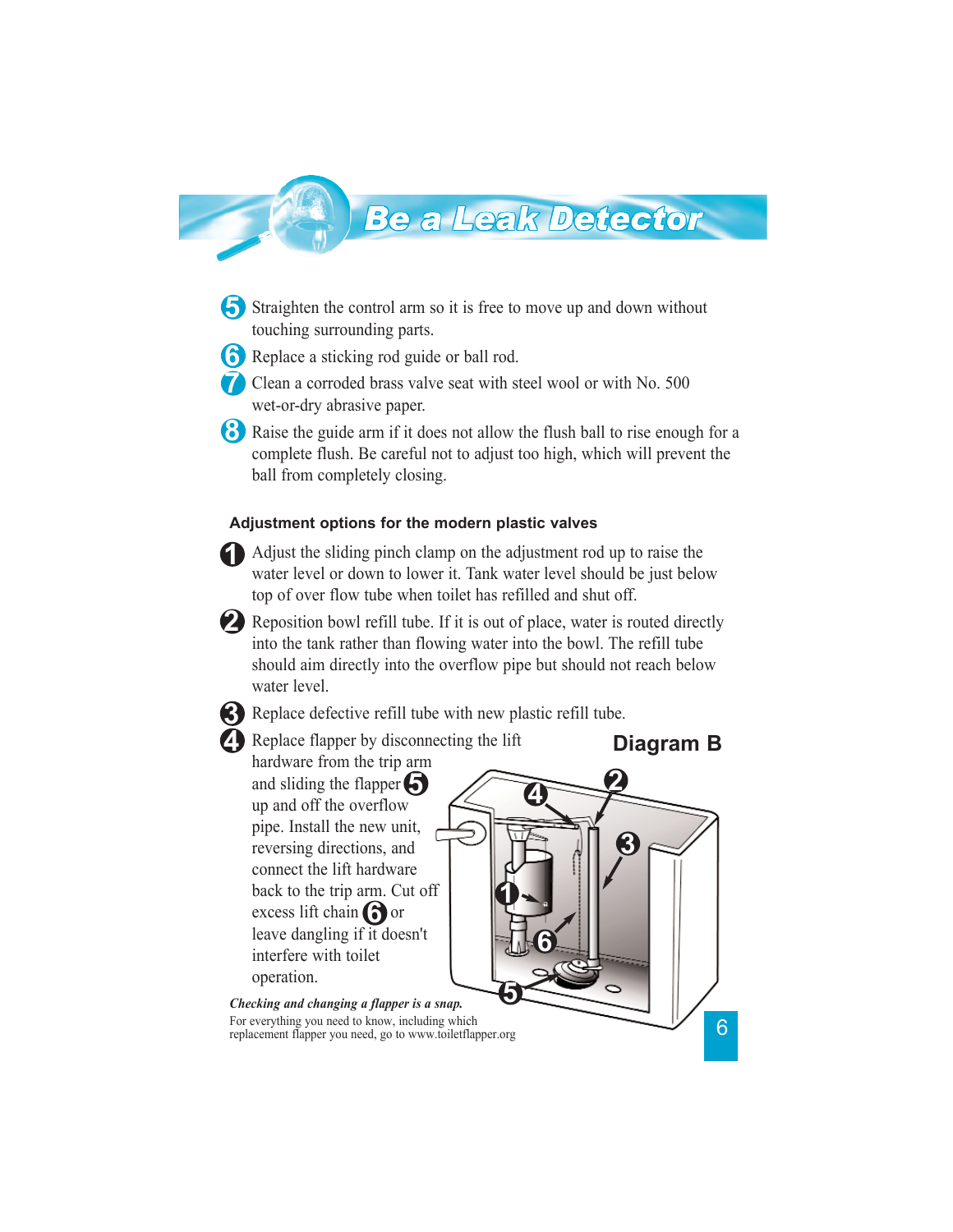

# Faucet Leaks

Another common source for leaks is the faucet. Whether in the kitchen, bathtub or shower, a leaky faucet can waste more than 20 gallons of water per day. Leaking faucets are usually caused by worn washers or "O" rings. Water lost because of a delay in leaky faucet repair can be more costly than buying replacement parts. The chart below shows how much water a "slow drip" can waste, assuming there is standard 60 psi (pounds per square inch) pressure in your pipe.

## Leak Chart @ 60 P.S.I.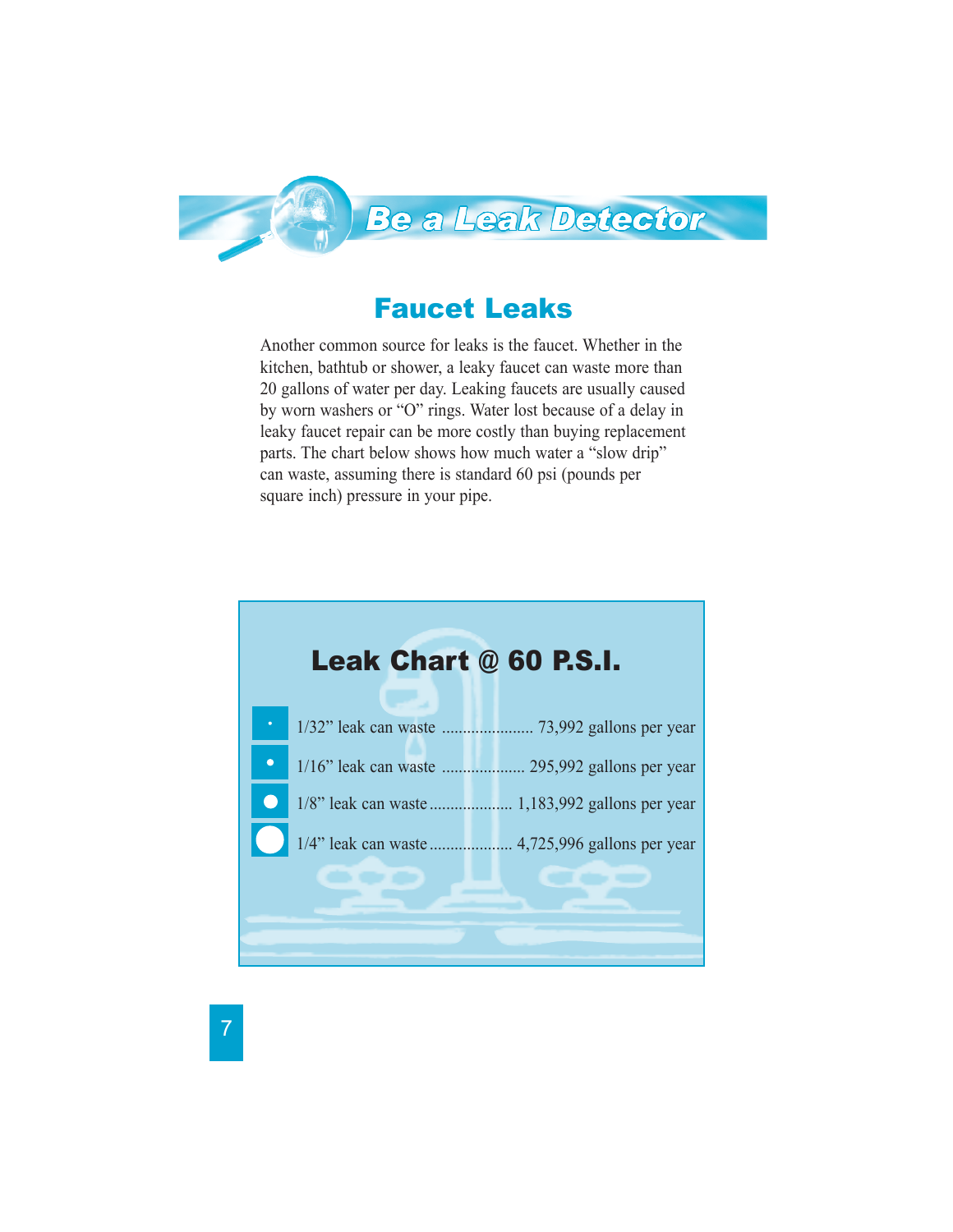# How to Fix Leaking Faucets

(for compression type faucets)



6. Reassemble the faucet. Check to make sure it works properly **6**and the leak has been repaired.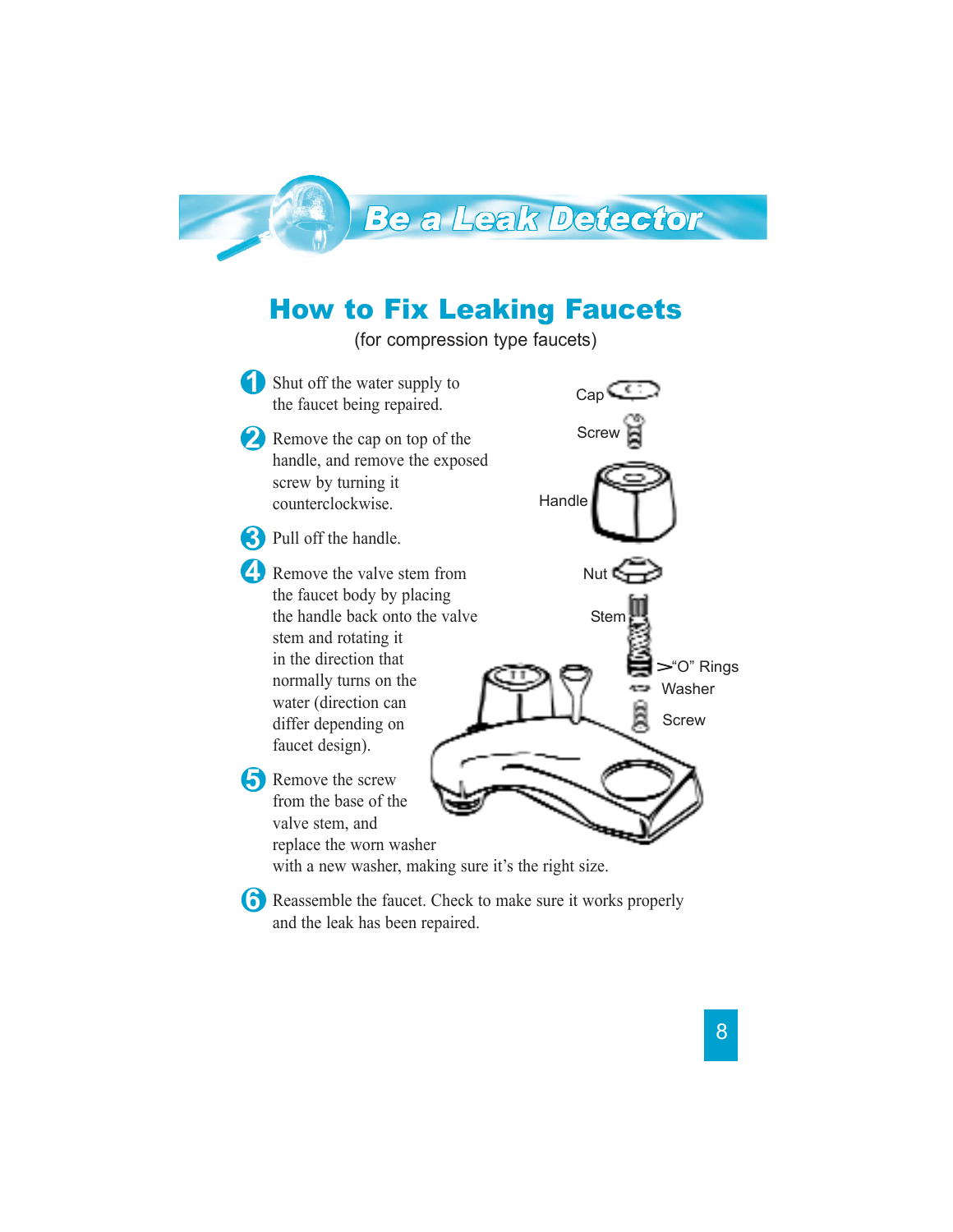# Some Interesting Facts and Statistics

The typical family uses about 70% of their water in the bathroom. This is partly because water is used at a faster "flow rate" in the bathroom than in any other parts of the home. Toilets and showers have a flow rate of 5-7 gallons per minute; dishwashers and clothes washers use less than three gallons per minute.

|                                           | Bathtub 36 to 60 gallons per bath |  |  |
|-------------------------------------------|-----------------------------------|--|--|
|                                           |                                   |  |  |
| Washing machine 20 to 45 gallons per load |                                   |  |  |

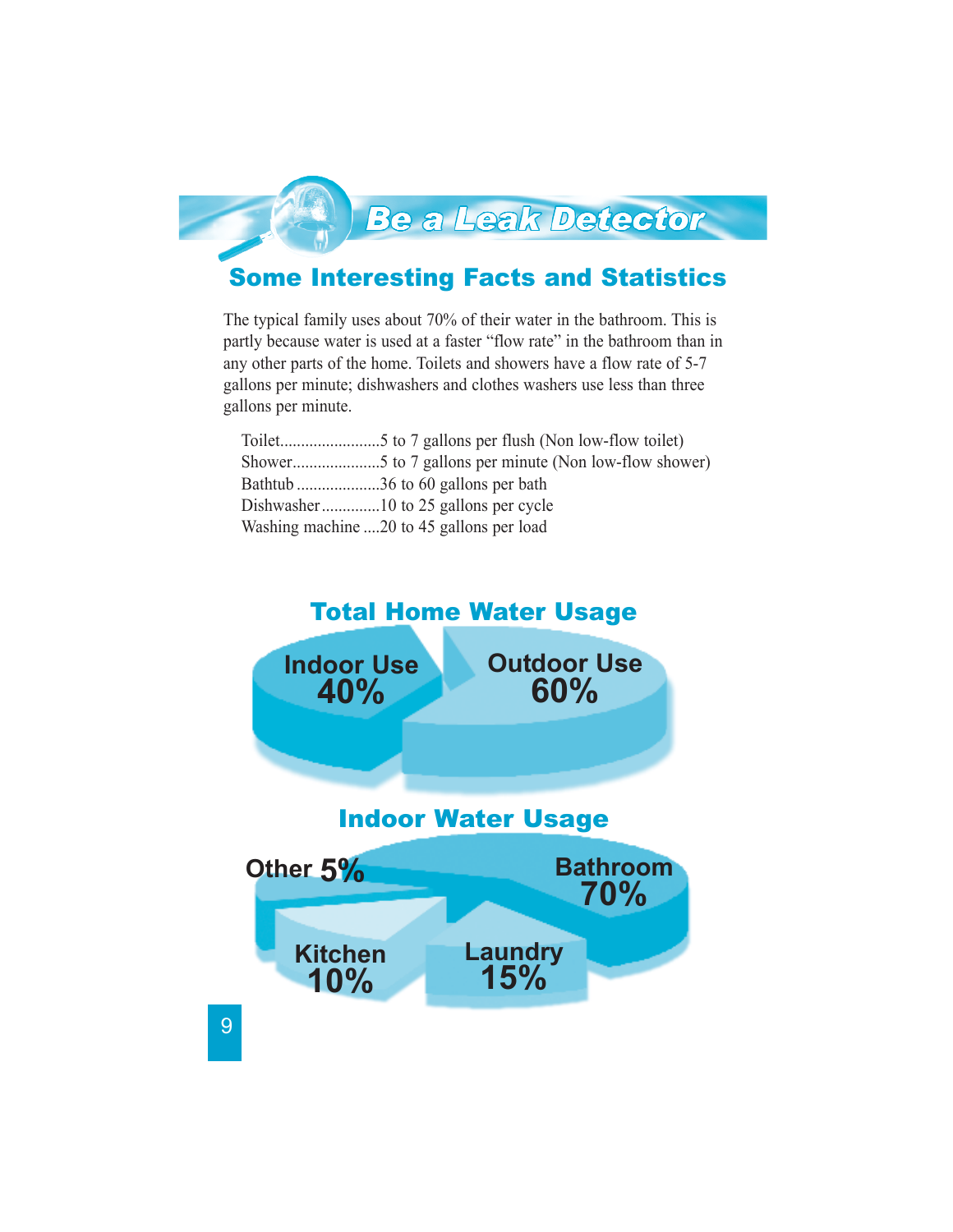

## **Outdoors**

Check the outside taps for leaking water, particularly during the peak summer watering season. A hose hidden in the grass, accidentally left dripping, can waste thousands of gallons of water over the course of a summer.

#### *Outdoor Conservation Tips:*

 $\vee$  Water only when your grass shows signs of stress, wilting or discoloration, or when footprints are visible after you walk on it.



 $\blacktriangleright$  Add a rain sensor device to your lawn sprinkler system.

- $\vee$  Water only in the morning or evening when evaporation levels are lowest and only on authorized days and during authorized hours: Call **464-4000** to find out your watering schedule or log on to our website at *www.pinellascounty.org/utilities*
- $\vee$  Use sprinkler heads that distribute big drops of water close to the ground. Smaller drops and mist often evaporate before hitting the ground.
- $\triangleright$  Consider Florida-friendly landscaping which is the planting of native, drought-tolerant, climate adapted plants in your yard. Newly planted Florida-friendly landscaping requires 30 days of irrigation to establish its root system. After this time, natural rainfall is the only water needed!